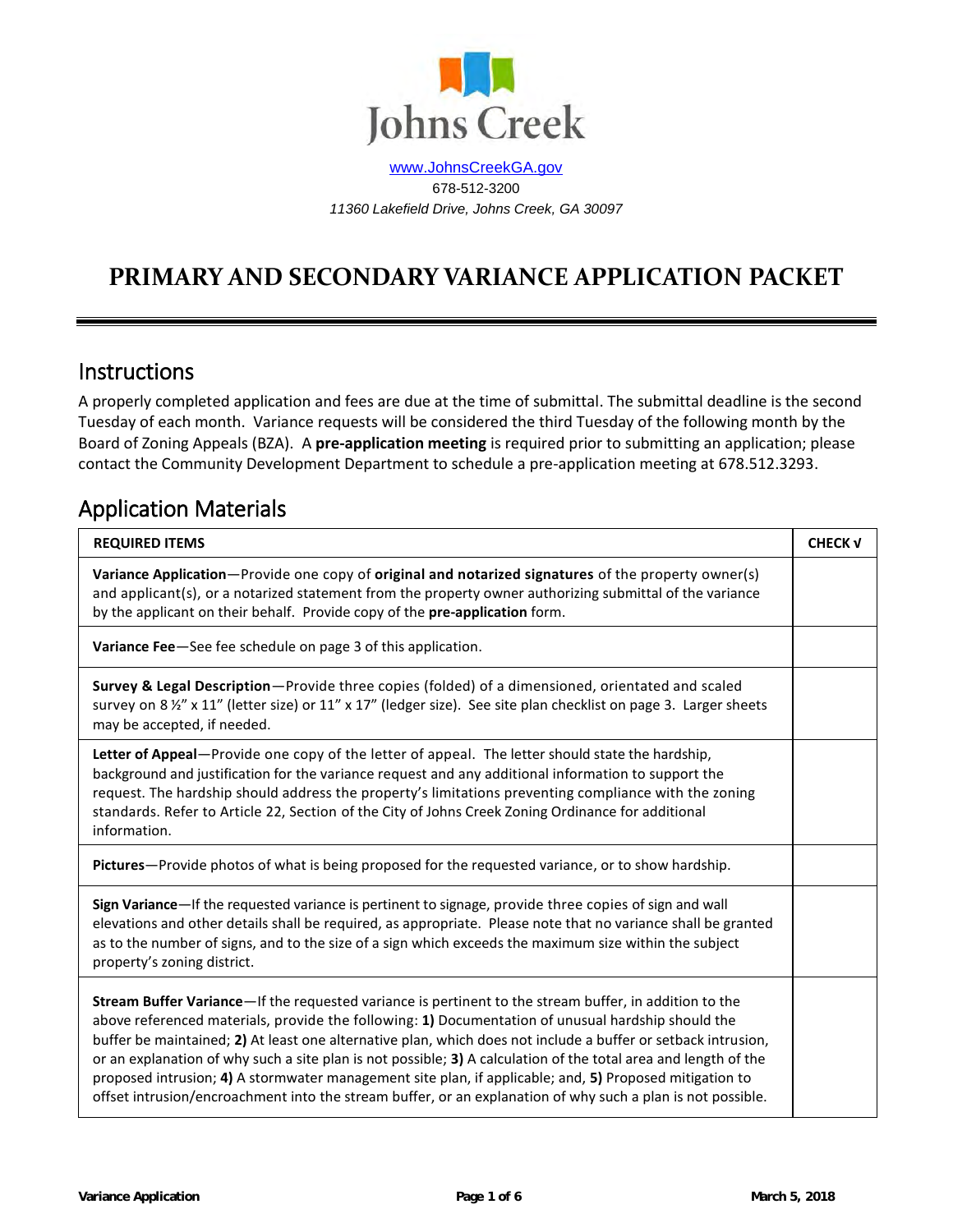### Variance Considerations and Noticing Requirements

#### Standard Variance Considerations:

- 1. Relief, if granted, would be in harmony with, or, could be made to be in harmony with, the general purpose and intent of the Zoning Ordinance; or
- 2. The application of the particular provision of the Zoning Ordinance to a particular piece of property, due to extraordinary and exceptional conditions pertaining to that property because of its size, shape, or topography, would create an unnecessary hardship for the owner while causing no detriment to the public.

#### Stream Buffer Variance Considerations:

Stream buffer variances will be considered only in the following cases:

- 1. When a property's shape, topography or other physical conditions existing at the time of the adoption of the Stream Buffer Ordinance prevents land development unless a buffer variance is granted.
- 2. Unusual circumstances when strict adherence to the minimal buffer requirements in the article would create an extreme hardship.

Stream buffer variances will not be considered when, following adoption of the Stream Buffer Ordinance, actions of any property owner of a given property have created conditions of a hardship on that property.

The following factors will be considered in determining whether to issue a stream buffer variance:

- 1. The shape, size, topography, slope, soils, vegetation and other physical characteristics of the property;
- 2. The locations of all streams on the property, including along property boundaries;
- 3. The location and extent of the proposed buffer or setback intrusion;
- 4. Whether alternative designs are possible which require less intrusion or no intrusion;
- 5. The long-term and construction water-quality impacts of the proposed variance; and
- 6. Whether issuance of the variance is at least as protective of natural resources and the environment.

#### Sign Variance Considerations:

- 1. The topography of the lot on which the sign is located or to be located renders it impossible to comport with the strict standards of the Sign Ordinance (Article 33); or
- 2. The natural features of the lot on which the sign is located or to be located, or of the land immediately adjacent to the Lot, impairs the visibility of the sign such that it cannot be seen.

#### Public Notification

Public notification shall be the responsibility of the City of Johns Creek. Public notification includes:

- The City of Johns Creek will post a legal ad in the newspaper;
- The City of Johns Creek will mail a postcard notification to all property owners within 300 feet of the boundaries of the property who appear on the current tax records of Fulton County;
- **The City of Johns Creek will post a sign in a conspicuous location on each street frontage of the subject** site, **at least 20 days but not more than 45 days** prior to the public hearing at which an application will be heard.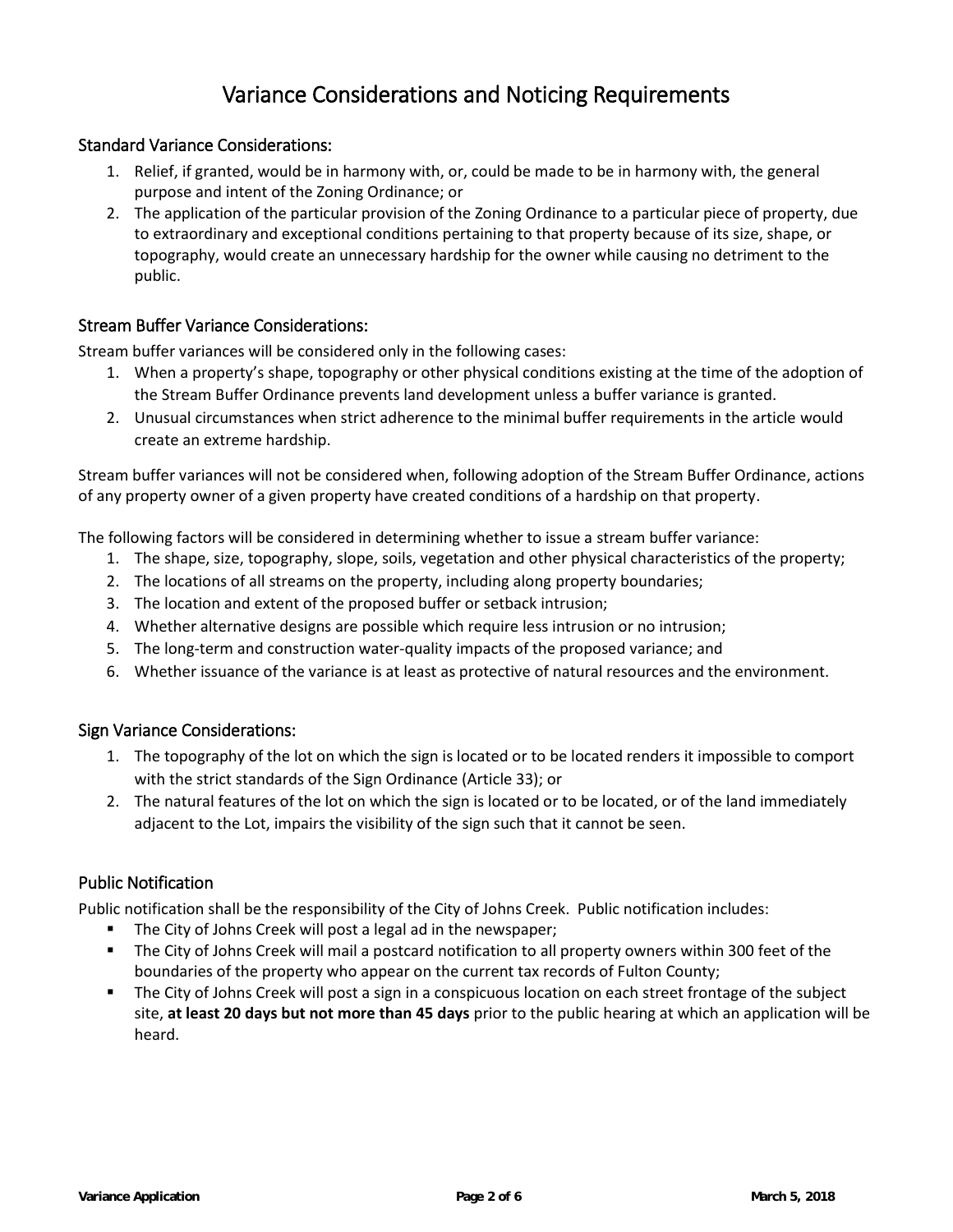## Site Plan Checklist

- $\Box$  Site plan shall be at a standard engineer or architect scale, on a sheet size no larger than 11 x 17, unless size of project warrants a larger size, and shall be no larger than 24 x 36. Multiple sheets may be used. Drawings should be true-to-scale.
- $\square$  Show property lines and label with metes and bounds.
- $\square$  Show and label all applicable setback measurements.
- $\Box$  Show and label existing and proposed improvements with square footages listed, if needed for variance.
- $\Box$  Show and label the extent of encroachment into setbacks, if needed for variance.
- $\Box$  Show neighboring parcels and homes, if needed for variance.
- $\Box$  If topography is a reason for variance, provide topography information.

Additional items needed for a **Stream Buffer Variance** site plan:

- $\Box$  Show and label locations of all streams, wetlands, floodplain boundaries, and other natural features, as determined by a field survey. Show and label buffers and setbacks.
- $\Box$  Show and label any other physical characteristics of the property that would be needed for variance.
- $\Box$  Show and label all existing and proposed impervious cover, the limits of all existing and proposed land disturbance (a minimum of five (5) feet shall be shown from the edge of proposed impervious surfaces), both inside and outside the buffer and setback. The exact area of the buffer to be affected shall be accurately and clearly indicated.
- $\Box$  Provide a calculation of the total area and length of the proposed intrusion in a chart on the site plan.
- $\Box$  Provide a separate site plan showing an alternative location, which does not include a buffer or setback intrusion; if there is no alternative location, provide a written explanation of why such a site plan is not possible with letter of appeal.
- $\Box$  Provide stormwater management on site plan, if applicable.
- $\Box$  Provide a separate mitigation plan for the intrusion; if no mitigation is proposed, provide an explanation of why such a plan is not needed with the letter of appeal.
	- a.Provide a plant schedule listing the species, quantity, and size.

### Fee Schedule

| <b>VARIANCES</b>                                                                                                                                                                                                                                                                                       |                                                                                              |                                                                                       |  |  |
|--------------------------------------------------------------------------------------------------------------------------------------------------------------------------------------------------------------------------------------------------------------------------------------------------------|----------------------------------------------------------------------------------------------|---------------------------------------------------------------------------------------|--|--|
| <b>MINOR VARIANCE,</b><br><b>ADMINISTRATIVE</b>                                                                                                                                                                                                                                                        | Single-Family Residential Zoning Districts<br>and AG-1 District for Residential uses<br>only | \$250 plus \$50 for each additional variance<br>request on the same piece of property |  |  |
| <b>VARIANCE,</b><br>Multi-Family Districts, Non-Residential<br><b>ADMINISTRATIVE</b><br>Districts, and Commercial Uses in<br><b>Residential or AG-1 Districts</b><br><b>MINOR VARIANCE,</b><br>PRIMARY VARIANCE,<br><b>SECONDARY</b><br><b>VARIANCE, BUILDING</b><br>All Signs<br><b>CODE VARIANCE</b> |                                                                                              | \$350 plus \$100 for each additional variance<br>request                              |  |  |
|                                                                                                                                                                                                                                                                                                        |                                                                                              | \$350 plus \$100 for each additional variance<br>request                              |  |  |
| <b>MAILINGS AND PUBLIC</b><br><b>NOTICE SIGN(S)</b>                                                                                                                                                                                                                                                    | \$120 per mailing,<br>\$55/public notice sign/road frontage                                  |                                                                                       |  |  |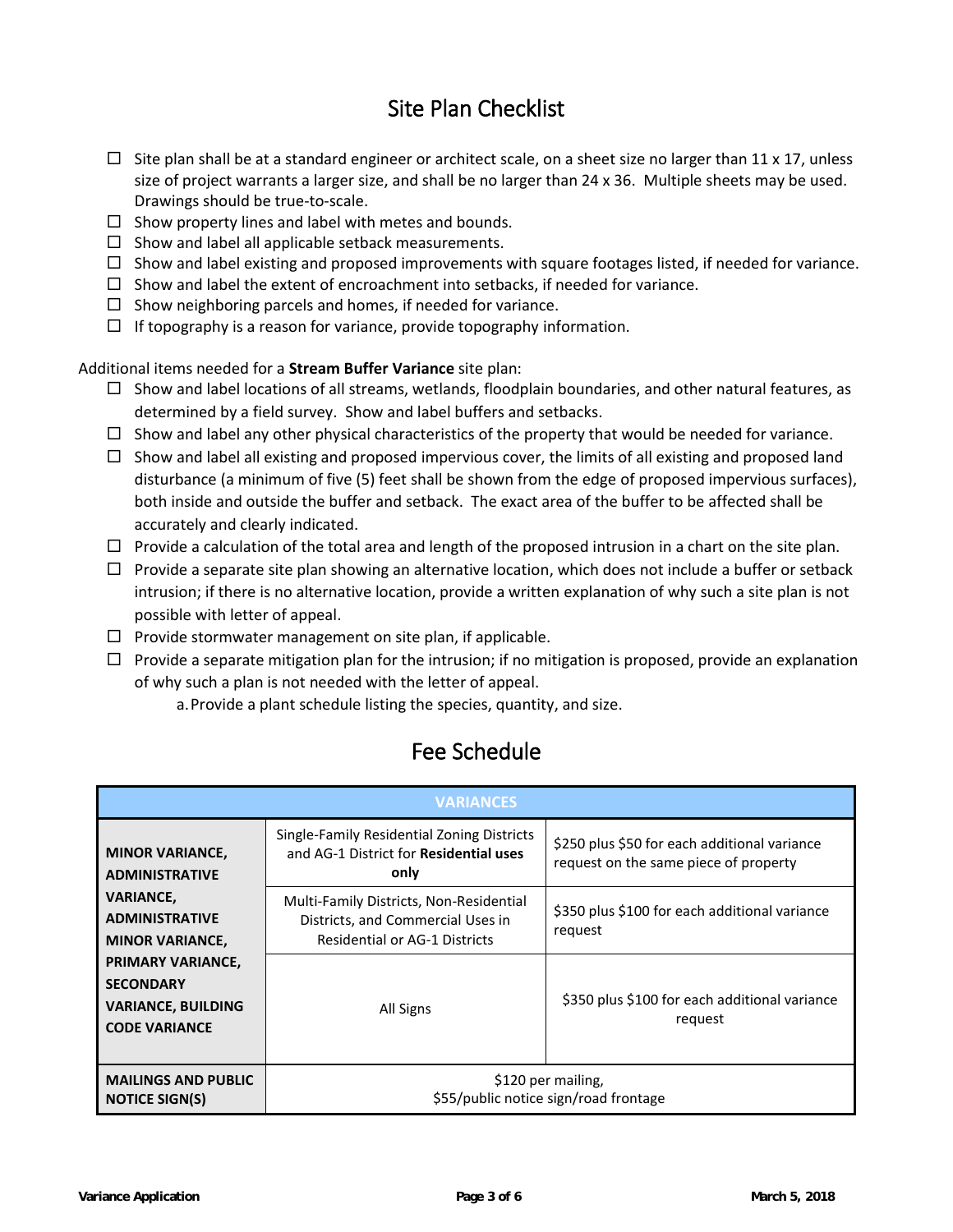# Primary and Secondary Application

| (Page 1 of 2) |  |  |  |
|---------------|--|--|--|
|---------------|--|--|--|

Property Owner/Applicant Information

| <b>Briefly Describe Variance Request</b>                                                                                                                                                                                             |     |     |
|--------------------------------------------------------------------------------------------------------------------------------------------------------------------------------------------------------------------------------------|-----|-----|
|                                                                                                                                                                                                                                      |     |     |
|                                                                                                                                                                                                                                      |     |     |
|                                                                                                                                                                                                                                      |     |     |
| <b>Parcel Information</b>                                                                                                                                                                                                            |     |     |
|                                                                                                                                                                                                                                      |     |     |
| Site Address:                                                                                                                                                                                                                        |     |     |
|                                                                                                                                                                                                                                      |     |     |
| Parcel Size: <u>contract and contract and contract and contract and contract and contract and contract and contract and contract and contract and contract and contract and contract and contract and contract and contract and </u> |     |     |
| Zoning and Land Use                                                                                                                                                                                                                  |     |     |
|                                                                                                                                                                                                                                      | (E) | (W) |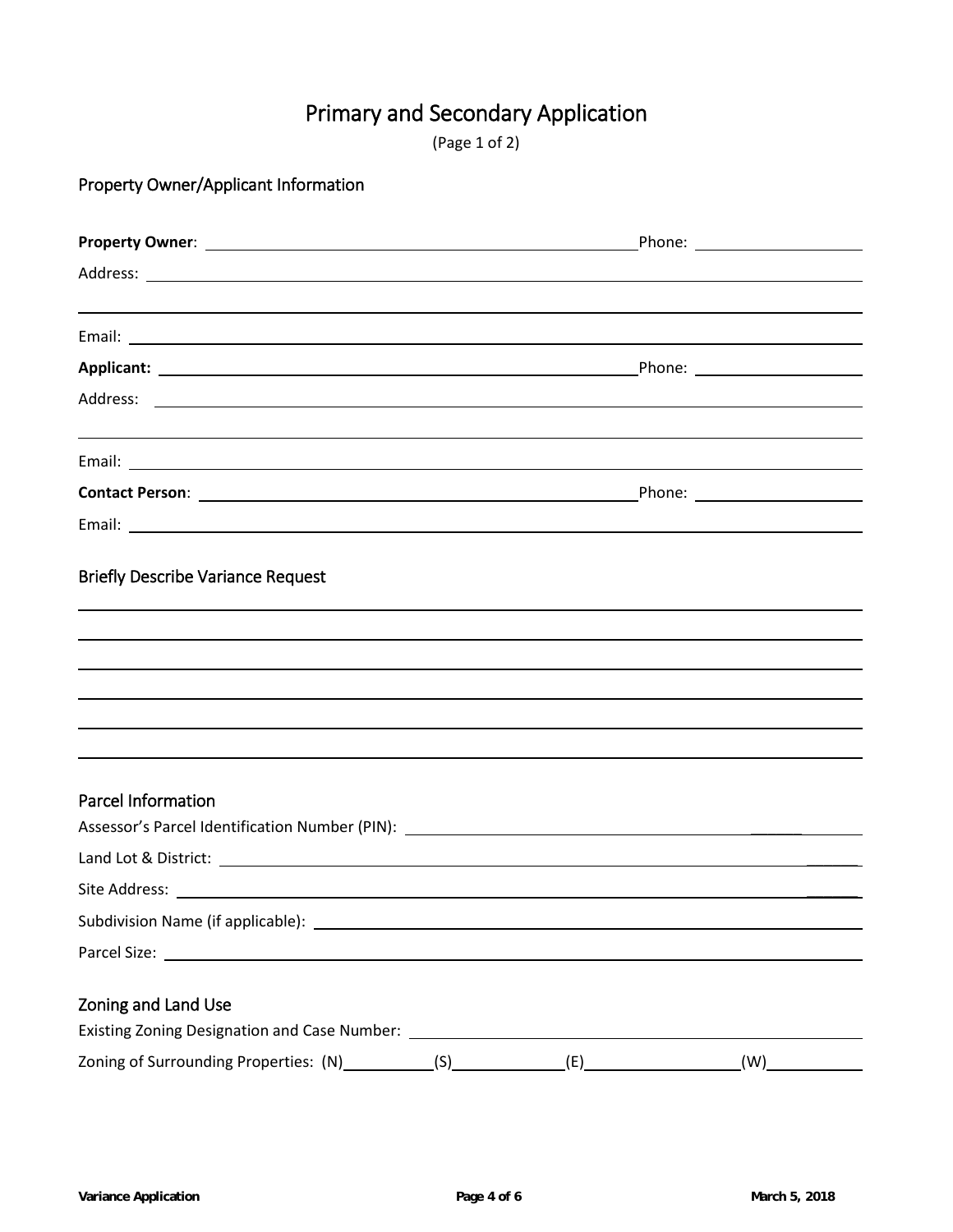## Primary and Secondary Application

(Page 2 of 2)

#### Notarized Certification

To the best of my knowledge, this variance application form is correct and complete. If additional materials are determined to be necessary, I understand that I am responsible for filing additional materials as specified by the City of Johns Creek Zoning Ordinance.

| Sworn to and subscribed before me this __________Day of ________________________                                                                                                                                                                        |  | 20 |
|---------------------------------------------------------------------------------------------------------------------------------------------------------------------------------------------------------------------------------------------------------|--|----|
| <b>NOTARY PUBLIC:</b><br>Signature: Management and Contact and Contact and Contact and Contact and Contact and Contact and Contact and Contact and Contact and Contact and Contact and Contact and Contact and Contact and Contact and Contact and Cont |  |    |
| Email: Note: Note: No. 2014 19:00 No. 2014 19:00 No. 2014 19:00 No. 2014 19:00 No. 2014 19:00 No. 2014 19:00 No                                                                                                                                         |  |    |
|                                                                                                                                                                                                                                                         |  |    |